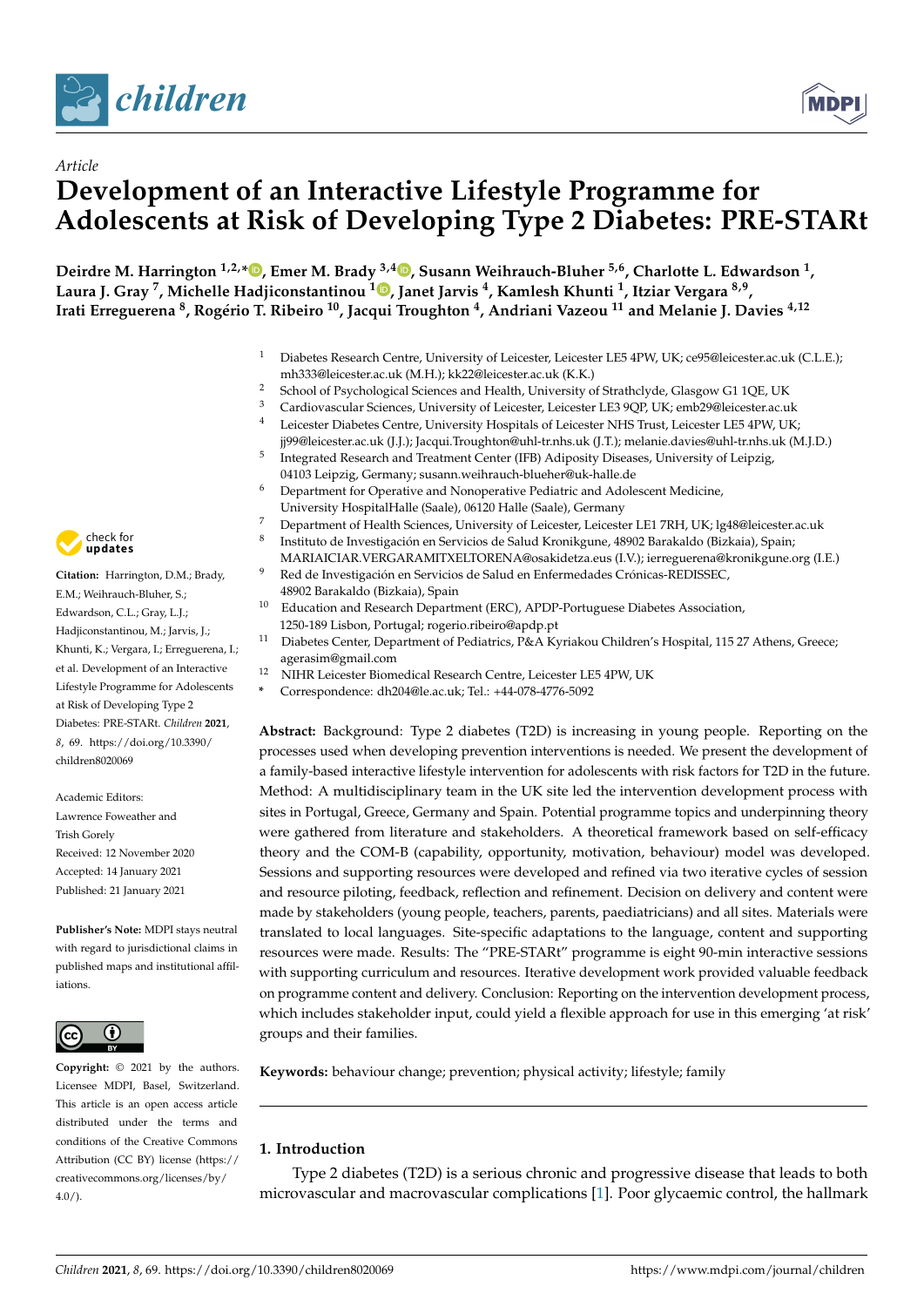of T2D, is now estimated to be one of the top ten leading causes of death globally [\[2\]](#page-11-1) and the annual healthcare burden is high  $[3,4]$  $[3,4]$ . Traditionally a condition of old age, T2D is increasingly being diagnosed in children, adolescents and young adults [\[5–](#page-11-4)[7\]](#page-11-5). For example, US data projects a quadrupling of T2D for those under the age of 20 by 2050 [\[8\]](#page-11-6).

T2D in younger people represents an extreme and aggressive phenotype that magnifies the disease profile observed in older adults and has multiple risk factors and comorbid conditions [\[9–](#page-11-7)[11\]](#page-11-8). Obesity is a key biological driver for T2D (84.7% of children with T2D are obese [\[12\]](#page-11-9)) and as tackling obesity continues to be a challenge [\[13\]](#page-12-0) the increase in T2D in younger people continues to increase. Given the increasing prevalence and severity of T2D in younger populations and that more young people have established risk factors, early interventions to reduce the risk of developing T2D are increasingly called for, bringing together the clinical and community arenas [\[14–](#page-12-1)[16\]](#page-12-2).

T2D prevention can take place in multiple settings individually or acting together (i.e., school, community and family) but evidence shows that family involvement is essential in T2D prevention [\[17\]](#page-12-3) and in healthy lifestyle programmes with schools and/or families [\[18–](#page-12-4)[20\]](#page-12-5). This is unsurprising, given that the home environment exerts huge influence on children's behaviours and overall health [\[21,](#page-12-6)[22\]](#page-12-7), especially for younger children. Furthermore, targeting multiple behaviours with direct family involvement can improve weight and related behaviours [\[19](#page-12-8)[,21\]](#page-12-6). For example, the TODAY study (for young people with T2D) included a family-based behaviour change component that encouraged healthy eating, physical activity and weight loss [\[23\]](#page-12-9).

Despite the number of interventions tested, there is scarce detailed knowledge and transparent reporting of the development process of intervention and programme development [\[24\]](#page-12-10). In particular, reporting according to consensus-based guidelines [\[25\]](#page-12-11) is needed to improve scientific rigour and facilitate learning between peers and across disciplines [\[24\]](#page-12-10). To maximise the relevance and increase potential for success, programmes developed using stakeholder engagement and input are particularly valuable [\[26\]](#page-12-12).

The aim of this paper is to describe the development process of an interactive lifestyle programme for adolescents aged 12–14 with risk factors which may increase their chances of developing T2D and their families (the 'PRE-STARt' programme) that is suitable for delivery in five different European countries.

#### **2. Materials and Methods**

#### *2.1. Design, Setting and Target Population*

Between February 2014 and December 2017, five sites in Europe-Leicester, United Kingdom (UK); Leipzig, Germany; Lisbon, Portugal; Athens, Greece; and Basque Country, Spaincollaborated on a European Commission funded project on work originally titled as "pilot prevention strategies for adolescents at risk of diabetes". Subsequent to the development of this programme, we developed a T2D risk identification tool that could help identify young people aged 12 to 14 who would potentially be at increased risk of developing T2D in the future and therefore benefit from the lifestyle programme [\[27\]](#page-12-13). Alongside that, the UK site led the development of the lifestyle programme in collaboration with the four other European sites. The prevailing framework in the UK for developing complex interventions (Medical Research Council guidance) [\[28\]](#page-12-14) and the practical set of sequential steps in the Leicester Diabetes Centre pathway for intervention development [\[29\]](#page-12-15) were followed. The activities supporting programme development are presented in chronological order in Table S1. These included engagement and meetings with stakeholders to make decisions on programme content and delivery. Our development process is reported herein, following the 14-item quality criteria from the recent GUIDED checklist and reporting guidance [\[25\]](#page-12-11).

# *2.2. Working Group*

A multidisciplinary development team (working group) of structured education specialists (*n* = 3), dietitian (*n* = 1) physical activity and sedentary behaviour researchers (*n* = 2), psychologists (*n* = 2) and healthcare professionals (*n* = 4) was established at the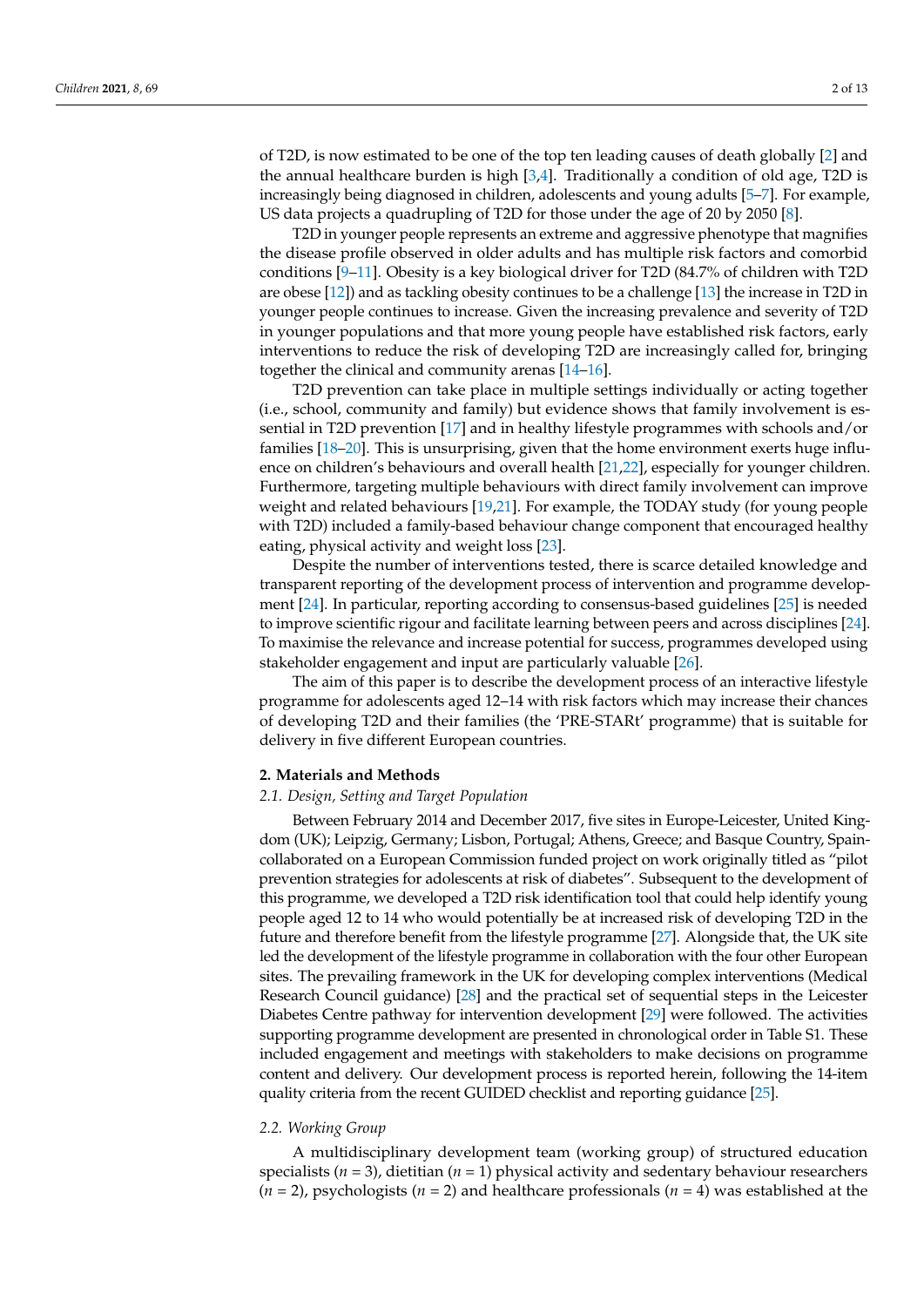UK site. Teleconferences between all sites occurred when needed (typically monthly but frequency increased depending on need and stage of development) to share ideas and discuss site-specific and overall progress of the collaboration. This development team worked closely with each collaborating site to discuss the programme, gather feedback and make refinements as the work progressed. The guiding principles of this work were to share experiences, resources and models of education and care, and ultimately develop a programme that encompassed 'the best' from each collaborating site. The collective approach to working meant that a core vision and shared aims were developed and agreed upon. The UK team worked with the research teams and clinicians (mainly primary care paediatricians, pediatric endocrinologists and diabetologists) from each site via email, teleconference and in person (see Table S2 for details) in developing the draft programme. Site visits were undertaken by the UK team.

#### *2.3. Development Process*

Literature search: In order to form a base for intervention content and delivery, a scoping literature search explored the approach to T2D prevention in young people in previous work in the field up to 2015. Programmes related to T2D, obesity or healthy lifestyles in young people were searched to identify evidence-based approaches. Information on programme and session structure (e.g., number and length of sessions; presence of parents with children), content and reported key learnings were extracted from studies. Online searches for freely available content and materials was also undertaken. Theories and philosophies: In tandem, searches for theories and philosophies relevant to the target age group were undertaken to inform the programme. A number of underpinning theories, philosophies and concepts drawn from the fields of behaviour change psychology and education were reviewed to inform the style, content and delivery methods used. A shared delivery philosophy (as well as training) is crucial to allow for standardised delivery as much as possible across and within sites.

Stakeholders: Each site gathered key stakeholders whose input was used to inform the development of the programme. Stakeholders included young people, teachers, parents, paediatricians and other school or community staff who may be involved in the delivery or commissioning of health and lifestyle-related programmes in the health or education systems. Information from the literature search was used as a base for getting stakeholder input during the activities used to guide choices on programme content (see Table S1).

Delivery personnel: An agreed person specification was developed to account for facilitators from different professional backgrounds and experiences to deliver the PRE-STARt group sessions. This outlined the:

- Skills: facilitator, group management;
- Behaviours: non-judgemental, empathetic;
- Knowledge: trained in the curriculum philosophies and content, understand the principles of supporting healthy lifestyle changes, understand how peer support and self-efficacy are used.

The skills, behaviours and knowledge that facilitators would be required to have were developed. These aligned with the agreed shared philosophy of the curriculum.

Decision on session topics and delivery format: The programme was proposed as a series of interactive group-based sessions following a curriculum and supported by a range of engaging resources. In-person workshop and curriculum development meetings (frequency differed depending on stage of development but ranged from weekly to monthly) began in the UK site as a forum where materials collated from similar programmes were presented and discussed. The collaborative agreed to put less emphasis on T2D and instead focus on promoting healthier lifestyle choices which positively influence risk reduction for many chronic conditions as per feedback from the Spanish site.

A UK site stakeholder meeting used an eVoting system to help make key decisions on the programme content and delivery (see activity #7 in Table S1). Up to this point a list of 27 potential topics for the programme were gathered from the literature, what was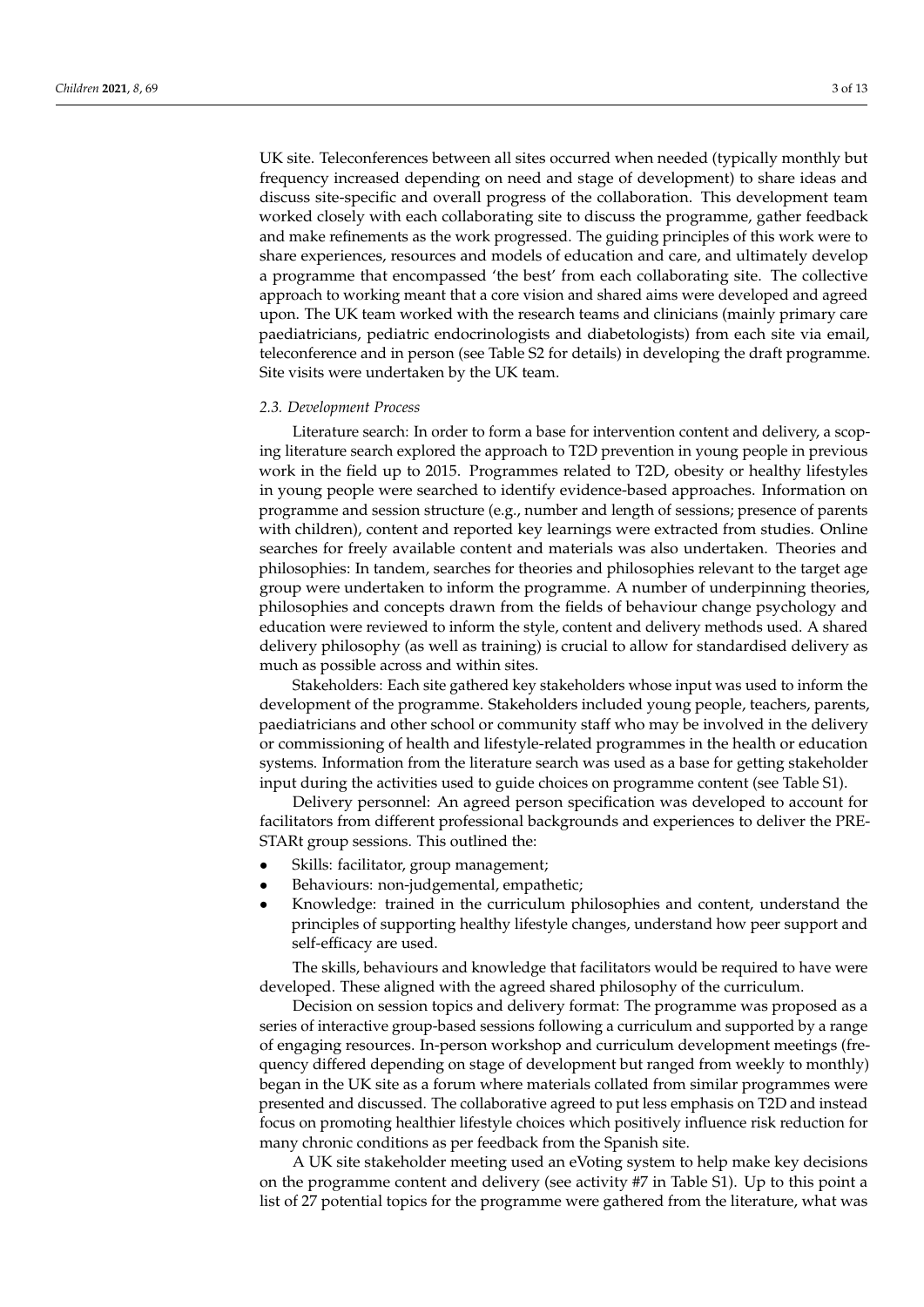topical in the media and from young people's suggestions. At this meeting the attendees ranked these topics in order of importance. Decisions on session number and length, delivery timetable, parent/guardian involvement and resource use were also made. Each site decided on a delivery setting appropriate for their local context.

Changing physical activity levels, in particular moderate-to-vigorous intensity physical activity (MVPA), was the main behavioural target of the programme. This was chosen ahead of a weight-related outcome due to the multiple physical and mental benefits a change in physical activity has that a change in weight does not. There was discussion on whether some physical activity should be included in each session or whether the young people could engage in physical activity while education was delivered to the parents. It was decided by the collaborative to include a physical activity session where the parent and child could be active together for 10 min at the end of each session. The activities were designed to be either co-operative, having parents switch children, or having all pairs co-operate. As well as giving the participant much needed physical activity, it would foster a sense of enjoyment from being active together and bonding.

Self-monitoring: Self-monitoring and goal setting are key features of the PRE-STARt theoretical framework. Wearable technology was considered as an option to support this through real-time feedback on physical activity and sedentary time. Any device needed to be suitable for this age group, have feedback that aligns with the intervention content and goals, be acceptable to young people and minimise burden on facilitators who would be responsible for setting up the devices in the first session. A member of the research team (CE) reviewed the commercially available physical activity self-monitoring tools for under £100 and this helped guide the discussion. Features of the devices, including wear location, battery life, feedback, physical activity-related outputs (steps, distance, calories, duration, intensity and type) and cost, were presented to representatives from the collaborating sites.

One commercially available activity tracker (the Polar LoopTM Activity Tracker, Polar, Kempele, Finland) was trialed with nine adolescents in the UK. A feedback session was undertaken with these adolescents, two parents and a teacher. They were positive about the device's display and feedback screen, reported needing more assistance with initial device setup and they felt a modern wrist-worn device was a cooler alternative to the traditional waistband-worn pedometer. Despite positive remarks, an alternative was sought due to the technical needs of the initial setup which could add a burden for the facilitators. The Garmin VivoFit2TM (Garmin Ltd., Schaffhausen, Switzerland) was decided upon due to a balance between activity feedback, unit cost and simplicity to set up.

Piloting and refinement of the draft sessions and resources: Young people involved in trying out the resources gave their verbal consent and their teacher gave written consent. As no data were collected from these young people, written consent was not needed from them or their parent/guardian. The study was conducted in accordance with the Declaration of Helsinki, and the overall protocol was approved by the NHS Research Ethics Service (NRES) Committee East Midlands–Leicester South Research Ethics Committee (16/EM/0221). Two iterative cycles (running each session, collecting feedback, reflection and modification of the sessions) were used to inform and refine the individual sessions and the overall programme. In cycle one, four testing and feedback sessions (5 to 11 young people aged 12 to 15 years; teachers present at all times) were undertaken in the UK site where the main constituent pieces of each session were described, the resources were tested and feedback was received from the attendees (Table S3). A separate session was conducted with 60 young people where the physical activities on the activity cards were tested. Observations, verbal feedback and discussions took place and themes noted by the research team. Feedback received across those testing sessions included: reduce wording on the worksheets; change images where meaning was not clear; have more time allocated to completing worksheets; increase the size of some group resources to ensure everyone can see; make imagery and food and drink examples more relatable for young people; and provide multiples of some resources so a large group can be split.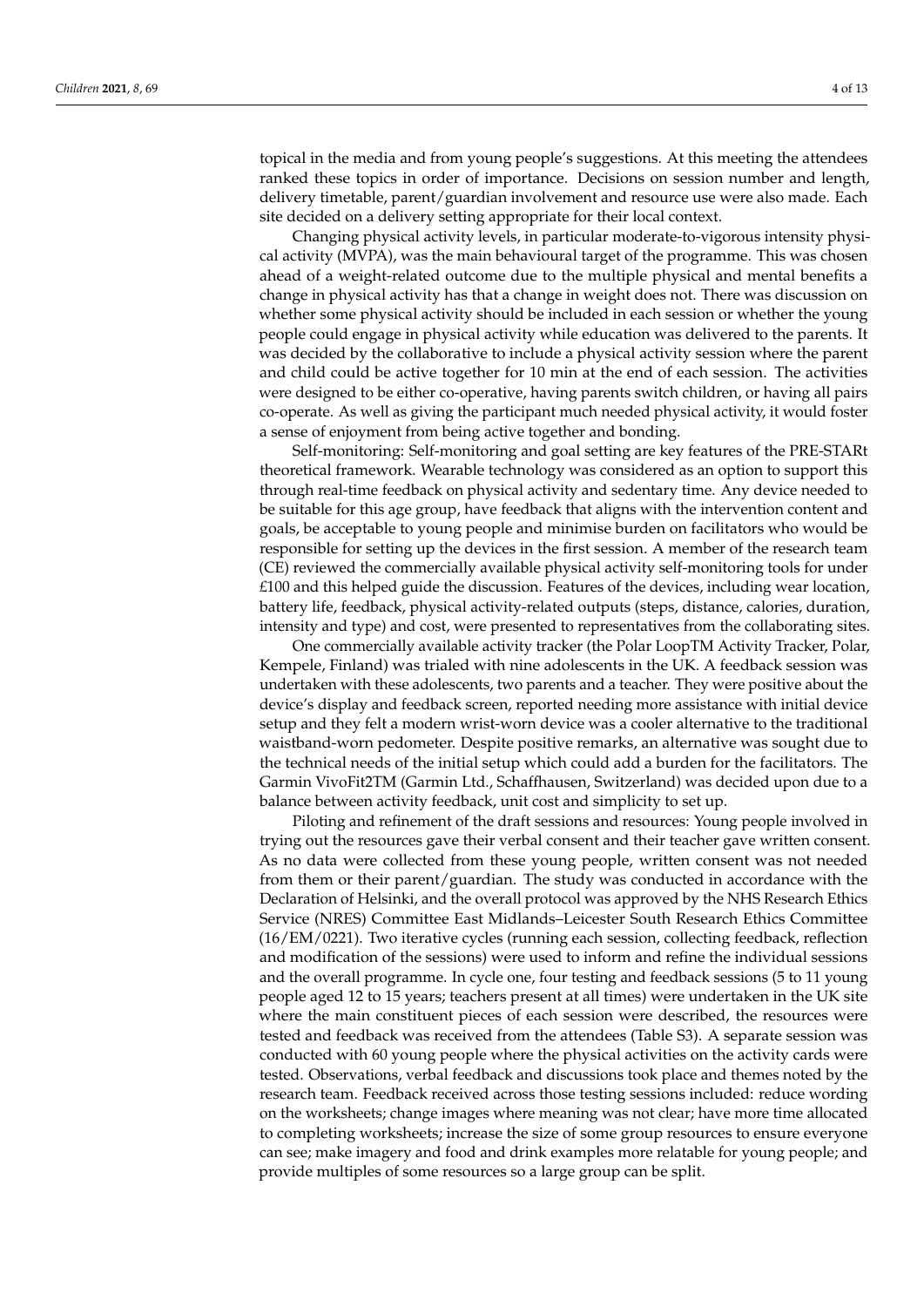Teachers' feedback advised that the philosophy of supporting participants to discover and work out knowledge for themselves (i.e., that they are not passive receivers of information) as per the DESMOND programme for adults with T2D [\[30\]](#page-12-16) would not be appropriate with younger groups. They advised that the Teacher Effectiveness Enhancement Programme (TEEP) model would allow facilitators to move away from trying to elicit knowledge from young people as, if they did not have lived experiences, it would take too much time and may cause disengagement. It is acceptable to provide new knowledge once the TEEP model was followed and then this new knowledge can be personalised and built upon in the session with parents.

The second cycle involved a full running of each 90-min session over the school summer holidays at a school in a deprived multicultural area of the UK. A schoolteacher was trained to deliver the sessions. Structured written observations were taken by an Intervention Development Team member. Observations and verbal feedback were gathered following each workshop. Minor refinements to six sessions were identified, and incorporated, as was the need to provide additional detail in the facilitator manual to support facilitators. The content of sessions remained unchanged at this stage.

# *2.4. Preparation for Delivery Across Sites*

Details of underpinning programme theoretical and philosophical framework were added to a facilitator manual. To further support the facilitators, specific examples of "theory in action" were included in the manual. It was identified that facilitators would come from differing fields of education and/or healthcare, and a "person specification" of the typical knowledge, behaviour and skills that would be required of the facilitators was produced by the UK site and was used by each site to identify and train facilitators. The UK site coordinated the professional design of the facilitator manual, curriculum and participant materials.

Over the course of four months, all documents were translated to each site's local language. The design of the sessions allowed adjustment to each country's specific nutrition, physical activity and health culture and messages. The main differences between sites were around nutrition and food items and references to eating patterns were adapted to reflect the diversity in how each site eats. Local versions of foods and health messages were used (e.g., the UK EatWell plate was replaced with an appropriate local equivalent at each site). These changes were made as they did not affect the underlying message, theory or philosophy. Regular telephone conferences between all participating sites (typically monthly but frequency was increased depending on need and development stage) and one on-site meetings at UK were organized to monitor the progress of the development process and to discuss next steps.

#### **3. Results**

We present the results of the intervention development process. The Template for Intervention Description and Replication (TIDieR) checklist [\[31\]](#page-12-17) was used to ensure highquality reporting of the PRE-STARt programme (Table S4).

#### *3.1. The Final Programme*

The PRE-STARt programme comprises eight 90-min face-to-face group sessions. The programme can be delivered in person by one facilitator once they have been trained in the underpinning theories, as well as in delivery of the curriculum, facilitator manual and resources. Up to eight families can be accommodated per session (a family being one young person and one parent/guardian with additional parent/guardians and siblings welcome to attend ad hoc).

Philosophy: The style of delivering PRE-STARt is underpinned by a number of philosophical beliefs (Table [1\)](#page-5-0). Firstly, the family is ultimately responsible for the lifestyle choices the young person makes. Secondly, families want to maximise their quality of life and will make decisions accordingly. Thirdly, the family is best placed to identify any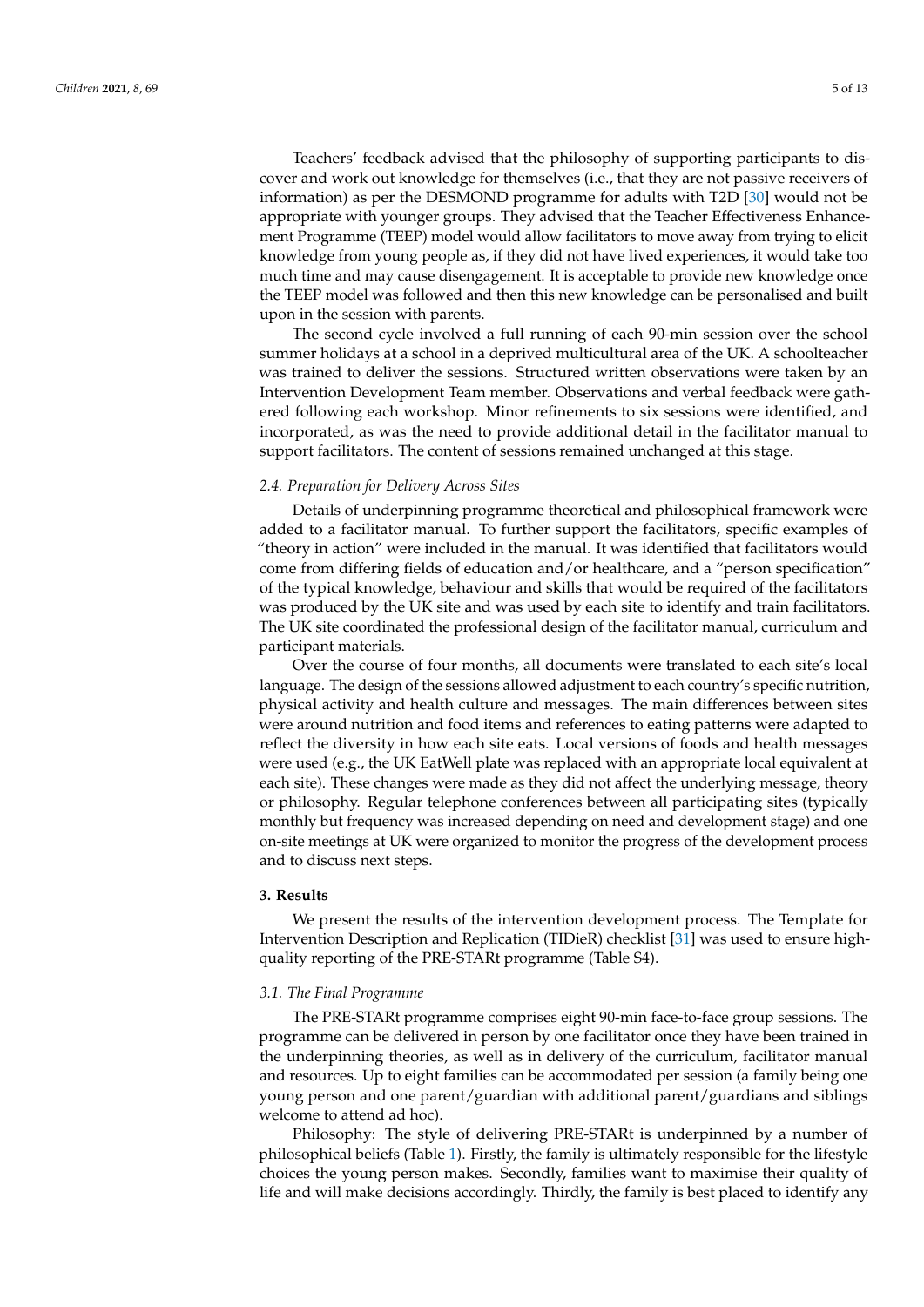barriers to implementing new changes and identify any solutions to these. Each of these have implications for the delivery style and how the facilitator delivers the programme (see Table S3).

<span id="page-5-0"></span>

| Philosophy                                                                                                                       | <b>Details</b>                                                                                                                                                                                                                                                                                                                                                                                                                                                                                                                                                                                                                                                                                                    | <b>Implications for Delivery</b>                                                                                                                                                                                                                                                                                                                                                                                                                                                                                                                                                                                         |  |
|----------------------------------------------------------------------------------------------------------------------------------|-------------------------------------------------------------------------------------------------------------------------------------------------------------------------------------------------------------------------------------------------------------------------------------------------------------------------------------------------------------------------------------------------------------------------------------------------------------------------------------------------------------------------------------------------------------------------------------------------------------------------------------------------------------------------------------------------------------------|--------------------------------------------------------------------------------------------------------------------------------------------------------------------------------------------------------------------------------------------------------------------------------------------------------------------------------------------------------------------------------------------------------------------------------------------------------------------------------------------------------------------------------------------------------------------------------------------------------------------------|--|
| Families are ultimately responsible for<br>the lifestyle choices they make.                                                      | Each family comes to the programme<br>with their own set of beliefs, attitudes,<br>behaviours, practices and household<br>rules regarding physical activity,<br>sedentary behaviour and healthy eating.<br>It is widely acknowledged that the<br>majority of the day-to-day decisions<br>around physical activity, sedentary<br>behaviour and healthy eating which will<br>affect future health are made by the<br>individual and their family. If individuals<br>(families) are equipped with relevant<br>information and appropriate skills they<br>are able to make informed decisions for<br>themselves (family) about making any<br>changes in physical activity, sedentary<br>behaviour and healthy eating. | Therefore, the facilitators were<br>responsible for ensuring that individuals<br>and families were provided with honest,<br>up-to-date evidence-based information<br>regarding healthy lifestyle choices. They<br>were also responsible for ensuring<br>individuals and families were supported<br>to make their own action plan.                                                                                                                                                                                                                                                                                        |  |
| Families want to maximise their quality<br>of life and will make<br>decisions accordingly.                                       | In general, individuals are motivated to<br>maximise their quality of life and will<br>make decisions accordingly. Quality of<br>life will not always match the facilitators'<br>view. The aim of the workshop is to<br>support everyone to make what they<br>perceive to be the best decision for<br>themselves and their family in order to<br>progress to the best quality of life as they<br>perceive it to be. This belief moves away<br>from a paternalistic nature of healthcare<br>and the notion that workshop facilitators<br>know best.                                                                                                                                                                | Therefore, facilitators were responsible<br>for ensuring that individuals and families<br>were supported in processing and<br>understanding the information provided<br>to them and ensuring that everyone is<br>treated nonjudgmentally and with<br>respect regardless of how they decide to<br>manage their lifestyle. Finally, they had<br>to ensure that no-one was excluded from<br>the group should they wish not to<br>self-manage at any time, and in these<br>cases they would be invited to participate<br>in the future, as an individual's readiness<br>to be an active self-manager will vary<br>over time. |  |
| The family is best placed to identify any<br>barriers to implementing the new<br>changes and identify any solutions<br>to these. | In general, the majority of barriers to<br>self-management are to be found in the<br>individual's personal and social world.<br>Families can decide on what changes will<br>work for them                                                                                                                                                                                                                                                                                                                                                                                                                                                                                                                         | Facilitators were responsible for ensuring<br>warmth and empathy were demonstrated<br>in all educational interactions, that<br>everyone was given an opportunity to<br>reflect on possible barriers to their<br>self-management, that individuals were<br>supported in developing general<br>self-management skills such as goal<br>setting, action planning and problem<br>solving, and that individuals were<br>supported in specific self-management<br>skills, such as monitoring<br>physical activity.                                                                                                              |  |

**Table 1.** PRE-STARt philosophy.

Behaviour change theory, model content: Based on content of the extant literature, PRE-STARt aimed to elicit positive behaviour change through increased physical activity, reduced sedentary behaviour and healthier diet choices. The ability to get young people and the family to make a behaviour change is key, as well as delivering information and education. The learning theory used with the young people was guided by TEEP. To maximise the potential benefits for participants, the programme is underpinned by a number of theoretical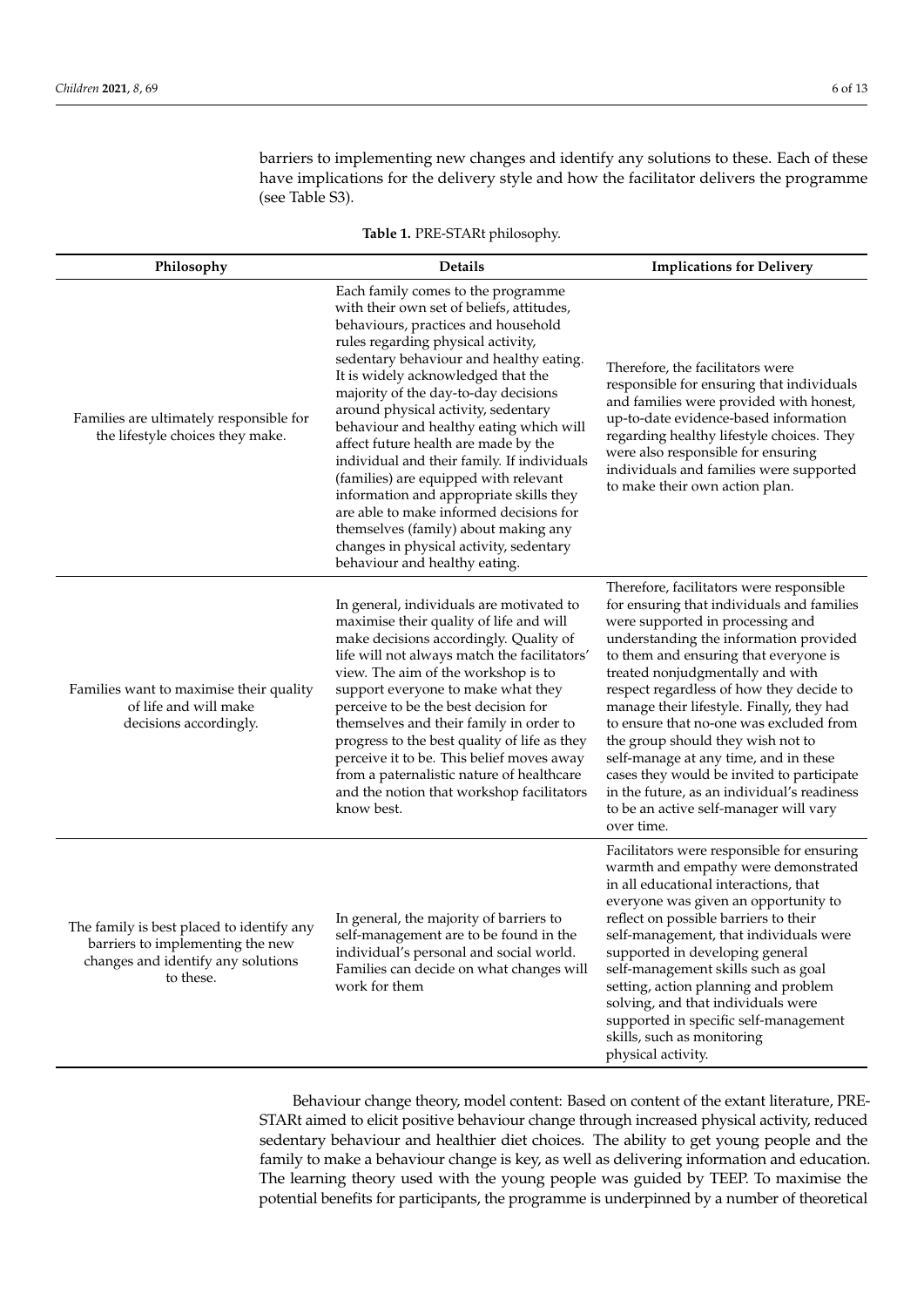concepts (see Table [1](#page-5-0) for the theoretical framework). The facilitator manual contained practical examples of these theoretical concepts in action within the sessions.

Self-efficacy theory: Confidence in one's ability to make a lifestyle change is a strong predictor of behaviour change. It was deemed important to develop a programme that would build confidence in children and their families to be able be more active, sit less and make healthy food choices. Self-efficacy theory embraces building confidence in one's ability to make change and keep it going. This theory suggests there are four key strategies to enhance self-efficacy, and we ensured these were interlinked and embedded throughout each session. These strategies consisted of:

mastery experience (building confidence in small steps and allowing children to learn a new skill by attempting a new behaviour);

vicarious learning (encouraging children to share personal experiences and involving parents and educator to act out the desired behaviour);

> verbal persuasion (eliciting a positive environment for children to believe that they are capable of adopting new behaviours and skills);

> emotional states (allowing children to recognise physiological responses that might be experienced with the new behaviour).  $\delta$ ur  $\beta$ .

> To build confidence in attendees, a coaching approach was adopted by those facilitating the intervention. Sessions were delivered in a safe, empathetic and non-judgmental environment. Beliefs and values were shared and scaffolded in such a way that children were able to build on their skills and confidence (self-efficacy) throughout each session.

COM-B model and the Theoretical Domains Framework: In addition to self-efficacy theory, we also wanted to consider a framework that specifically considered behaviour change (Table 2). We used the Theoretical Domains Framework (TDF) [\[32\]](#page-12-18), which provides a theoretical basis for understanding behaviour change and simplifies 33 theories into 12 domains. We also mapped the COM-B (capability, opportunity, motivation behaviour) model [\[33\]](#page-12-19), which distils the TDF into three key domains, proposing that people require capability, opportunity and motivation to perform a behaviour. For the purpose of our study, we mapped our intervention components into the components of the TDF and<br>COM P medal (ses Table 2) and developed a laria medal (Figure 1), and we generated the COM-B model (see Table [2\)](#page-8-0) and developed a logic model (Figure [1\)](#page-6-0), and we presented the ervice incate (see Taste 2) and developed a region medel (Figure 2), and we presented the "active ingredients" of our intervention by mapping a set of behaviour change techniques onto the TDF. a theore<br>12 doma games.

<span id="page-6-0"></span>

**Figure 1.** PRE-STARt logic model. This figure has been uploaded separately to improve quality. **Figure 1.** PRE-STARt logic model. This figure has been uploaded separately to improve quality.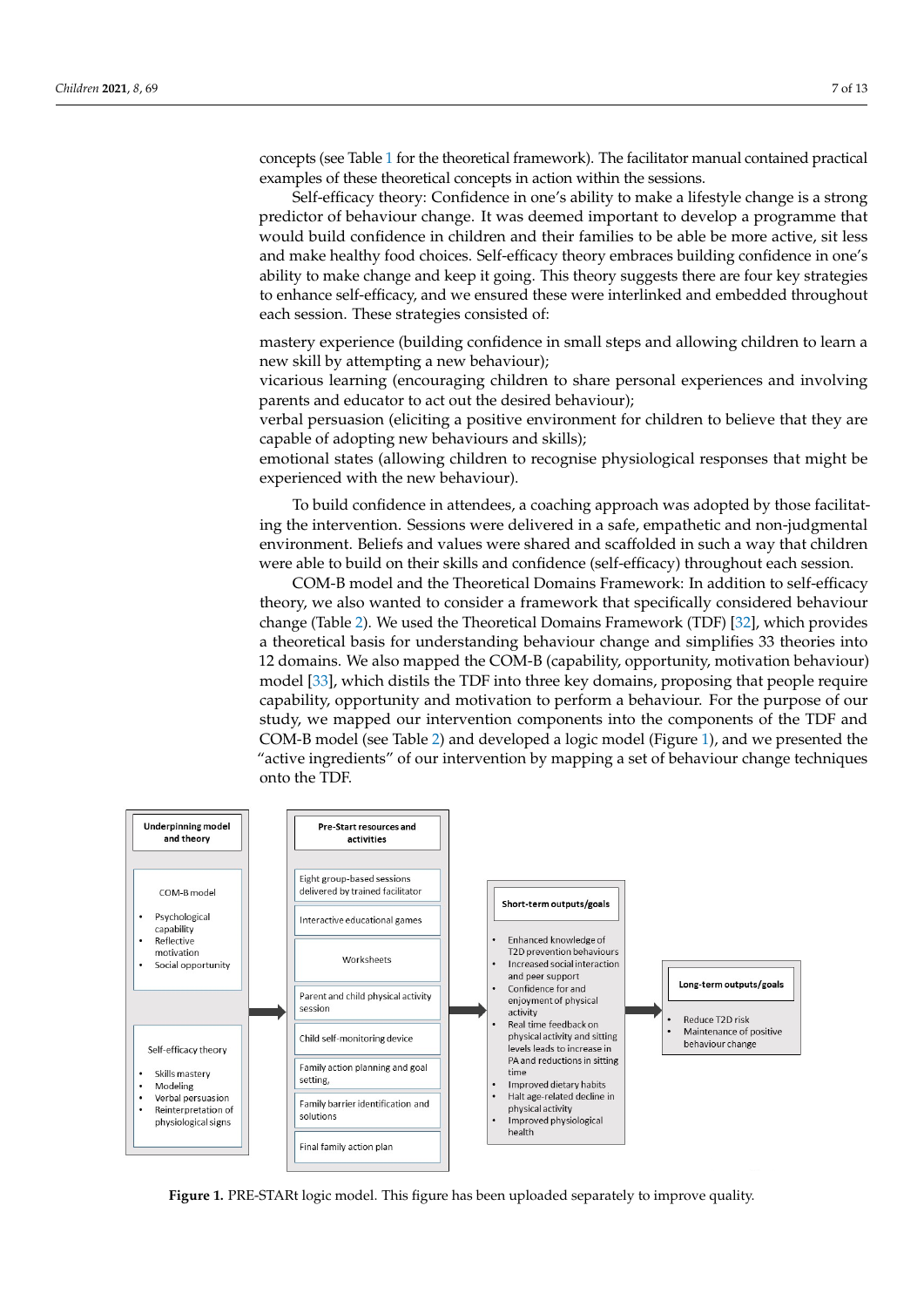| COM-B                    | <b>Theoretical Domains</b><br>Framework | <b>Behaviour Change</b><br>Techniques                                       | <b>PRE-STARt Components</b>                                                                                                                                                                                                                                                                                                                                                                                                                                                   |
|--------------------------|-----------------------------------------|-----------------------------------------------------------------------------|-------------------------------------------------------------------------------------------------------------------------------------------------------------------------------------------------------------------------------------------------------------------------------------------------------------------------------------------------------------------------------------------------------------------------------------------------------------------------------|
| Psychological capability | Knowledge                               | Health consequences<br>Feedback on behaviour                                | Information learning on moving more<br>(session 2), healthy eating (session 3), sitting<br>less (session 4), eating breakfast (session 5),<br>healthy snacks (session 6), treats and fast<br>food (session 7), myths and truths (session 8)<br>Fun MVPA games, opportunity throughout<br>all sessions for group discussion on what<br>went well, what has not gone well.                                                                                                      |
|                          | Skills                                  | Graded tasks<br>Behavioural practice<br>Habit reversal<br>Habit formation   | Set easy-to perform tasks and group<br>challenges to perform behaviour (i.e., design<br>school breakfast club, place food on food<br>map, exercise continuum, break sitting time<br>during sessions).<br>Discussions and participation in challenges<br>that covered benefits of sitting, balanced diet<br>and exercise.<br>Prompted discussions on eating breakfast vs.<br>skipping breakfast, sitting vs. breaking<br>sitting, reading labels to review habit<br>behaviour. |
|                          | Behavioural regulation                  | Self-monitoring of<br>behaviour                                             | Self-monitor of MVPA by providing activity<br>monitors that gave data on step count, and<br>sitting time.                                                                                                                                                                                                                                                                                                                                                                     |
| Reflective motivation    | Beliefs about capabilities              | Focus on past success                                                       | Prompted group discussions in every session<br>which promotes sharing experiences of<br>having a go at making a lifestyle change and<br>being successful; for example, building better<br>breakfast, making better snack choices.                                                                                                                                                                                                                                             |
|                          | Optimism                                | Verbal persuasion to<br>boost self-efficacy                                 | In every session, there was opportunity for<br>individual self-reflection and small and large<br>group discussion to consider making lifestyle<br>change (however small) though setting small<br>achievable goals, identifying personal<br>barriers and solutions.                                                                                                                                                                                                            |
|                          | Beliefs about<br>consequences           | Pros and cons                                                               | Generated pros and cons of behaviours<br>(healthy eating, eating breakfast, fast foods),<br>and weighed them up by discussing and by<br>participating in challenges.                                                                                                                                                                                                                                                                                                          |
|                          | Intentions                              | Commitment                                                                  | Provided a foundation in session 1 for<br>participants to commit to the programme, by<br>introducing interactive activities and<br>finishing sessions $(2-8)$ with an action plan to<br>revisit for next sessions.                                                                                                                                                                                                                                                            |
|                          | Goals                                   | Goal setting (behaviour)<br>Review of behaviour<br>goals<br>Action planning | In sessions 2–8, participants were provided<br>with an action plan to set realistic and<br>tangible goals. At the end of each session<br>(2-7), behaviour goals were reviewed.<br>Challenges provided the opportunity to<br>discuss solutions to barriers and discuss next<br>steps to behaviour change.                                                                                                                                                                      |

**Table 2.** COM-B (capability, opportunity, motivation behaviour) theoretical framework for the PRE-STARt programme.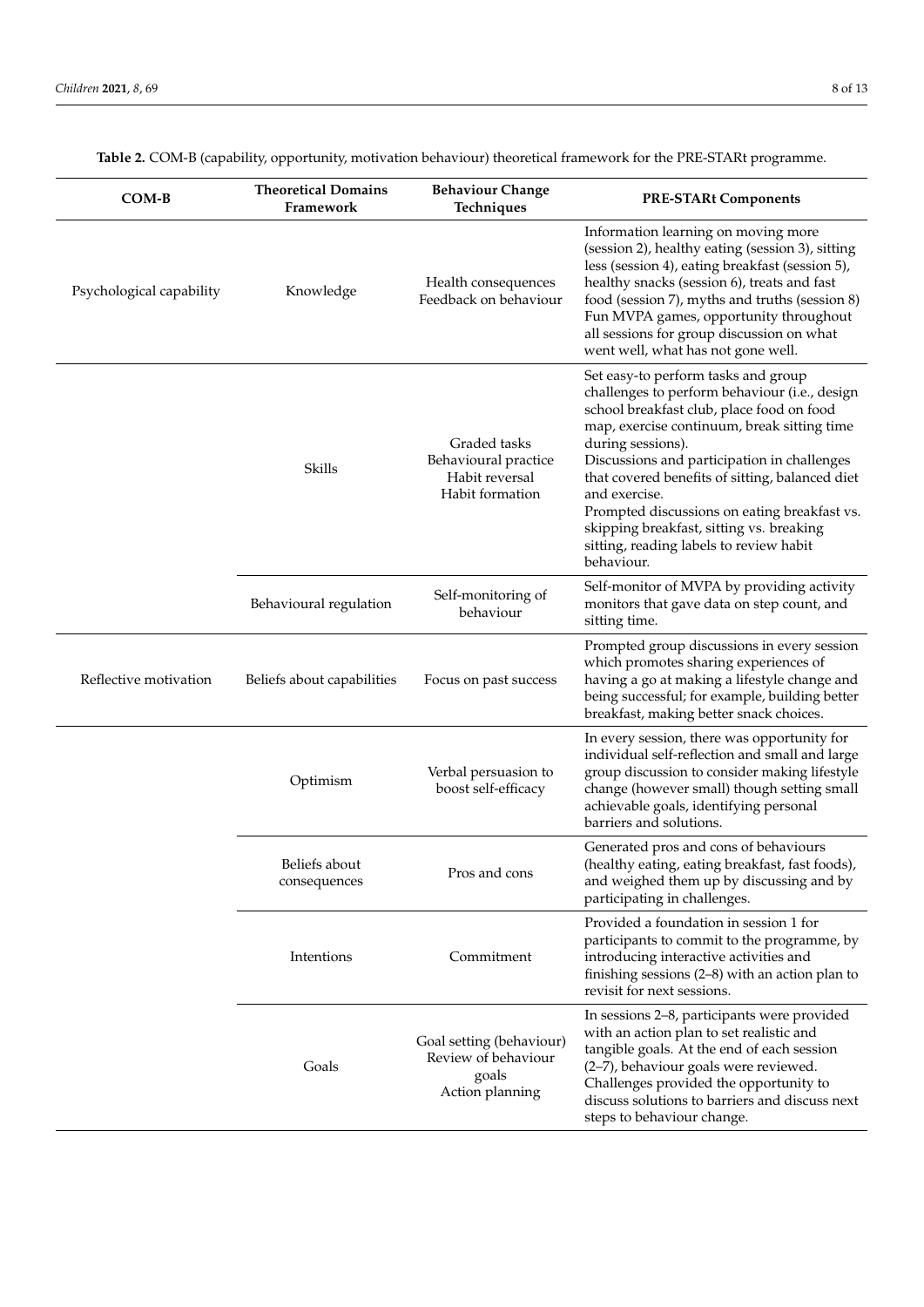<span id="page-8-0"></span>

|                    | <b>Theoretical Domains</b> | <b>Behaviour Change</b>                                                         |                                                                                                                                                                                                                                                                                                                                                                                                                                                                                                                                                                                                                                           |
|--------------------|----------------------------|---------------------------------------------------------------------------------|-------------------------------------------------------------------------------------------------------------------------------------------------------------------------------------------------------------------------------------------------------------------------------------------------------------------------------------------------------------------------------------------------------------------------------------------------------------------------------------------------------------------------------------------------------------------------------------------------------------------------------------------|
| COM-B              | Framework                  | Techniques                                                                      | <b>PRE-STARt Components</b>                                                                                                                                                                                                                                                                                                                                                                                                                                                                                                                                                                                                               |
| Social opportunity | Social influences          | Social support<br>Encouragement<br>Modeling<br>(demonstrating the<br>behaviour) | Sessions were delivered in groups (children<br>and parents). Group dynamic allowed for<br>social support and encouragement amongst<br>children and parents.<br>Behaviours were modelled in the form of<br>activities and challenges in each session to<br>demonstrate positive behaviour. Suggestions<br>and learning were drawn out of the group<br>rather than being told or dictated by the<br>facilitator providing opportunities for<br>various learning.<br>At the end of every session everyone<br>engaged in fun achievable 10 min physical<br>activity session to encourage children and<br>families in physical activity games. |

**Table 2.** *Cont.*

# *3.2. Facilitator Training*

The programme includes a two-day training session to train facilitators in the underpinning theories, the curriculum delivery and use of supporting resources. A guide on facilitation skills is also included on how to prevent and manage challenging interactions, such as one participant talking too much, being too shy to contribute, negative talk, not taking things seriously, going off on a tangent/racing ahead and what to do when a participant says they are an expert. Facilitators practice these skills during training and are encouraged to reflect after sessions. Facilitators were provided with a manual containing a curriculum of session plans for each session. Each session plan included the overall aim, learning outcomes, physical resources required and suggested online resources for sign-posting. Facilitator preparation guidance, the session plan and facilitator notes were also included.

# *3.3. Supporting Resources*

A number of colourful and engaging resources were created specifically for the PRE-STARt programme to ensure interactivity during the workshops. These included a colourful snakes and ladders activity mat plus oversize dice and counters, true/false cards and wipeclean goal setting cards. There was a set of activity cards with 10-min physical activities (e.g., balloon badminton) which would be done at light intensity with sporadic moderate intensity bursts. Sessions also included activities that used easily sourced resources, such as local food packaging.

#### *3.4. Programme Curriculum*

PRE-STARt sessions were designed to be delivered weekly by the same trained facilitator. Each 90-min workshop includes three sections: "Getting Started", "Get Going" and "Let's Go". Each "Getting Started" section briefly recaps the key points from the previous week. Goals are reviewed by using a "snakes and ladders" game idea where the snakes are the challenges identified by the families in making the behaviour change and ladders are the facilitators. Within the "Get Going" (main), the new topic is introduced. The eight topics covered are presented in the graphical abstract. Within the "Let's Go" section families are given an opportunity to set themselves a single goal based on the topic of the day or to continue working on a previous goal. Participants identify any potential barriers and facilitators ("snakes and ladders") to achieving their goal. Families also engage in ten minutes of fun physical activity which they choose at random from the pack of activity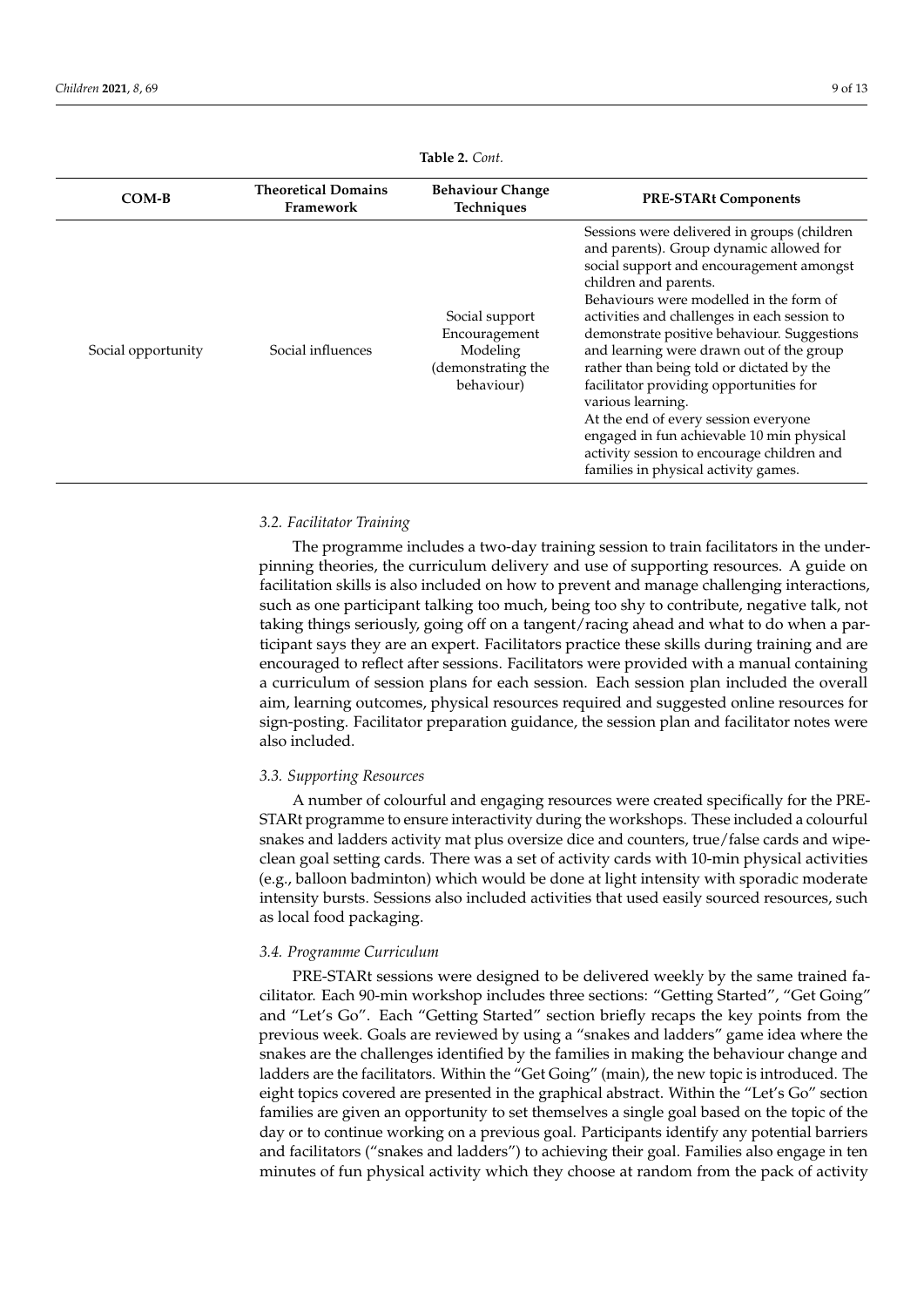cards. Where possible, standing or moving within the room was encouraged during the workshop to support the message of reducing sitting time and keeping active.

# *3.5. Scope for Adaptations*

PRE-STARt has the flexibility to allow adaptation for different cultures and needs. It can be delivered to families in a setting that maximises recruitment and retention of families and by a facilitator from any background, once they have been trained in the curriculum content and the underpinning theory and philosophy. The sessions are ordered to allow for building of messaged over the eight weeks. However, other than the first, last and the physical activity topic sessions, there is scope to alter the order. We have planned PRE-STARt session content, sections within session, length and dose (i.e., frequency, duration) to optimise chances of success. Any adaptation of these must be reported as per TIDieR checklist items [\[31\]](#page-12-17).

## **4. Discussion**

We have presented the development process of a family-based lifestyle programme that could be tested and implemented across five European sites. Documenting the intervention development phase ahead of a trial allows for the opening of "the black box" of the methods, processes and resulting unique decisions occurring during intervention development [\[24\]](#page-12-10). The outcome of the development process has been a programme for young people and their families ready for formal testing and a development process that is transparent and can add to the knowledge of how a programme was developed in five European sites.

There is an increasing need for effective and sustainable solutions to curb the growing T2D epidemic, in particular as T2D and obesity develop due to interactions between biological, behavioural, environmental and societal drivers [\[20\]](#page-12-5). Public health and community efforts aiming to tackle energy balance behaviours in order to affect obesity status are a popular panacea. Approaches must be agile to take on board the latest evidence and react to local clinical or public health need. While obesity-related programmes are more common in schools (83% of studies in a recent review [\[21\]](#page-12-6)) our decision to design PRE-STARt primarily as a family-based programme is supported by the social ecological model [\[22\]](#page-12-7). Despite this, reviews found that school-based obesity programmes with direct parental involvement were limited, reporting was incomplete [\[19\]](#page-12-8), but they were still more likely to be successful [\[18\]](#page-12-4). Direct parental involvement was defined as requesting parents to attend education sessions, family behaviour counselling or parent training sessions [\[19\]](#page-12-8). Across the literature, the extent of parental involvement or engagement varies and can be achieved through newsletters, homework, invites to family events without reporting of the level of engagement or uptake by parents, or, as in the landmark HEALTHY T2D prevention in schools trial [\[34\]](#page-12-20), family challenges.

Without doubt, multicomponent interventions will lead to more success [\[18\]](#page-12-4). If shown to be effective, we see PRE-STARt as one option for inclusion in "midstream" (individual behaviour change in specific settings such as the community or school) or "downstream" (health service) approaches [\[35\]](#page-12-21) to T2D prevention or general healthy lifestyles promotion in young people and their families. For any approach to be a success, parents, schools and the after-school setting would work together to ensure that changes made in one setting are supported in the others in tandem. While the inclusion of wearable technology may be prohibitive for programmes with large numbers of participants, since this work was done, devices have lowered in prices and mobile phone apps have similar capabilities. Therefore, any device that allows participants to set and monitor goals that align with intervention programme goals can be used.

The MRC describe four phases for complex interventions of development, feasibility/piloting, evaluation and implementation. Only recently has a taxonomy around intervention development been produced [\[36\]](#page-12-22). We have described the development of the programme and the piloting of the sessions. The PRE-STARt development would align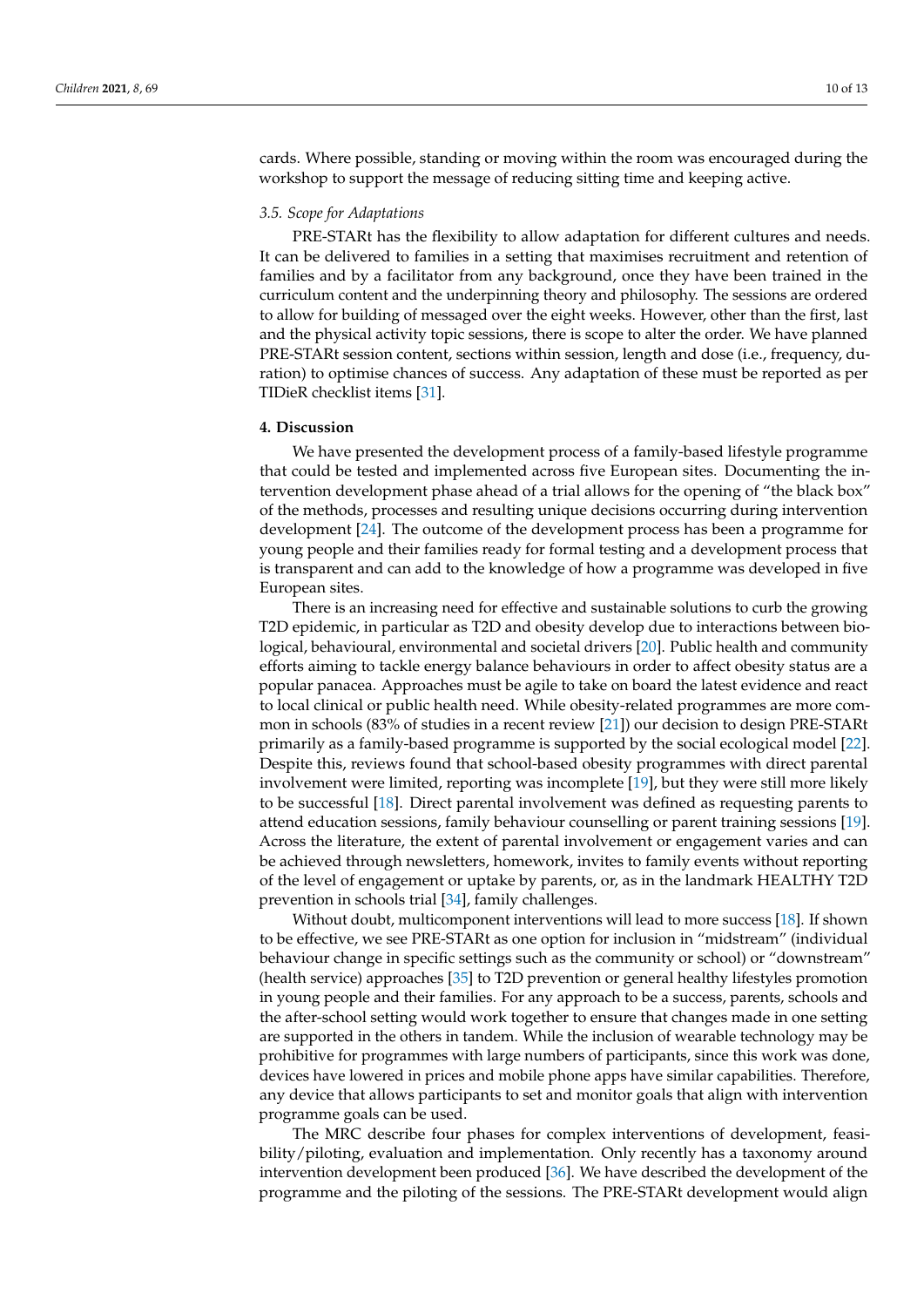to the "target population-centered" and "theory- and-evidence-based" approaches [\[36\]](#page-12-22). Specific philosophies of how the programme should be run were included from the outset. Literature often does not report this and the philosophy might be taken for granted. PRE-STARt is theory-driven and we have outlined a number of underpinning behaviour change and learning theories.

There are a number of marked strengths to this development work. We have reported the process alongside two reporting checklists [\[25,](#page-12-11)[31\]](#page-12-17) to support replication. The written curriculum, resources and training manual have been culturally tailored, use up-to-date evidence and are underpinned by theory and philosophy, which will support standardised delivery within and between sites.

PRE-STARt has the flexibility to allow adaptation for sites with different cultures and needs and to be delivered to families as part of a community, clinical or school prevention offering (e.g., a programme being funded by Public Health as part of a T2D prevention effort where families are invited to attend through schools with a certain socio-demographic or health need). Materials are easily translated to local languages and any site-specific changes were, and can be, made once they do not affect the underlying messaging, theory or philosophy. It is clear that family-based approaches improve chances of effectiveness [\[37\]](#page-12-23) and PRE-STARt has been developed to be delivered to families. Future work may look at how and whether PRE-STARt can be delivered to young people alone (e.g., in schools), once the philosophy is followed, while involving families in other ways via schools or communities. The design of the PRE-STARt curriculum, resources and training allows sessions be delivered by a non-healthcare or an educational professional. Regardless of background, it is crucial that the facilitator be trained in the programme philosophy and also that any tailoring or modifications in delivery be reported. Our next steps will be a feasibility or pilot trial to gather data on recruitment and retention, as well as preliminary evidence of efficacy of behaviour change. The importance of the stakeholder contributions cannot be underestimated. Testing our resources and session and having the up-front stakeholder input provided valuable feedback on the session content, format and delivery. Key decisions on content such as taking the emphasis off T2D and more general healthy lifestyles came from stakeholders, as well as feedback on resources. Furthermore, a session around reducing sitting was included as sedentary behaviours are an important and, as stakeholders felt, novel behavioural target with few programmes measuring time spent sedentary as an outcome [\[17\]](#page-12-3). Although a substantial amount of resource and session testing with young people was done, the programme would have benefited from more feedback from a variety of audiences at all five European sites. In particular, work to identify who is best placed to facilitate programme delivery and whether and how the school is best placed to be involved.

Much stakeholder work was undertaken alongside the programme development in Table S1 in setting up for the main trial (e.g., identifying recruitment routes) and future implementation (e.g., identifying agencies who may deliver such a programme in the community or health service). There is a call to consider these decisions more upfront [\[36,](#page-12-22)[38\]](#page-12-24) in the planning stages of interventions.

# **5. Conclusions**

We have presented the development process of a family-based lifestyle programme designed specifically for T2D prevention in young people. Reporting on the intervention development process, which includes stakeholder input, could yield a flexible approach for use in this emerging 'at risk' group and their families.

**Supplementary Materials:** The following are available online at [https://www.mdpi.com/2227-9](https://www.mdpi.com/2227-9067/8/2/69/s1) [067/8/2/69/s1,](https://www.mdpi.com/2227-9067/8/2/69/s1) Table S1: Programme development activities undertaken, Table S2: UK site-led activities undertaken in each cycle, Table S3: Details of the UK site testing and feedback sessions, Table S4: TIDieR (template for intervention description and replication) checklist which identifies the information to include when describing an intervention and the location of the information.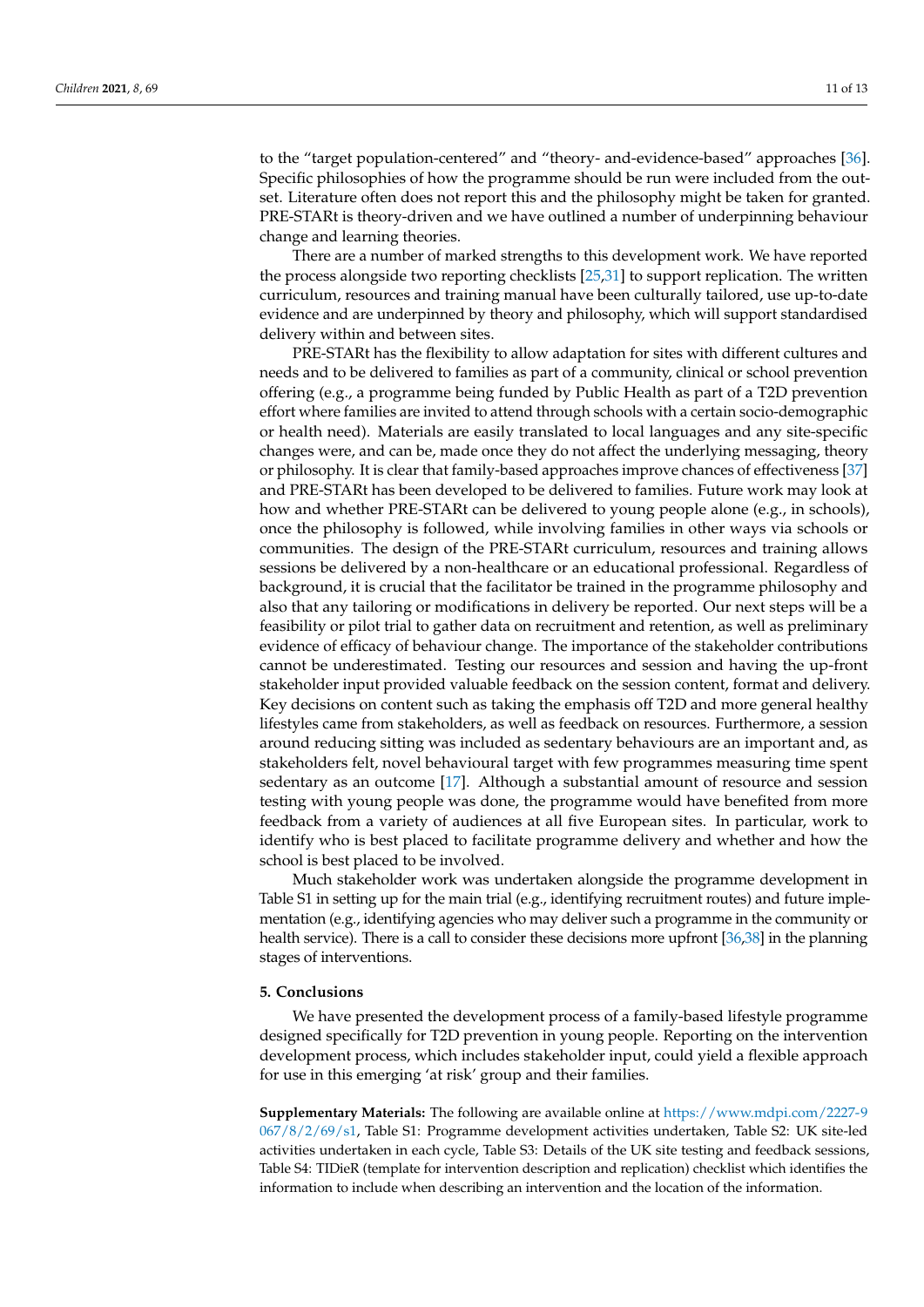**Author Contributions:** D.M.H., conceptualisation, investigation, methodology, writing—original draft, writing—review & editing; J.J., J.T., C.L.E., programme content development; C.L.E., S.W.-B., L.J.G., K.K., I.V., R.T.R., A.V., M.J.D., conceptualisation, funding acquisition, investigation, methodology, supervision, project administration, writing—review & editing; E.M.B., I.E., M.H., J.J., J.T., conceptualisation, methodology, investigation, supervision, analysis, writing—review & editing. All authors have read and agreed to the published version of the manuscript.

**Funding:** PRE-STARt was a pilot project funded by the European Commission through Service Contract SANCO/2013/CI/004-SI2673648. The authors acknowledge support from the National Institute for Health Research Collaboration for Leadership in Applied Health Research and Care— East Midlands (NIHR CLAHRC—EM) and the Leicester NIHR Biomedical Research Centre, which is a partnership between University Hospitals of Leicester NHS Trust, Loughborough University and the University of Leicester.

**Institutional Review Board Statement:** The study was conducted in accordance with the Declaration of Helsinki. The overall protocol for PRE-STARt was approved by the NHS Research Ethics Service (NRES) Committee East Midlands–Leicester South Research Ethics Committee (16/EM/0221).

**Acknowledgments:** The authors thank Trish Gorely, for input into intervention theory and content of the sitting and physical activity sessions. We thank the students, teachers and parents involved in the early testing. The PRE-STARt Collaborative and associated staff are: UK: Melanie J. Davies, Kamlesh Khunti, Susan Enright, Emer M. Brady, Laura J. Gray, Charlotte L. Edwardson, Deirdre M. Harrington, Thomas Yates, Georgie Surridge; Spain: Joana Mora Amengual, Esteban de Manuel, Miren David Iturralde, Sara Ponce, Irati Erreguerena, Maider Mateo-Abad, Elena Alustiza Martinez, Irene Ozcoidi Erro, Amaia Perales, Garbiñe Aizpuru; Germany: Susann Weihrauch-Bluher, Roland Pfaeffle, Peter Schwarz; Andrea Grimm, Anne Walther; Portugal: Rogério T. Ribeiro, João Filipe Raposo, Dulce do Ó, Rita Andrade; Greece: Andriani Vazeou, Thomai Karagiozoglou-Lampoudi, Vana Mitravela Maria Chatzipsalti, Evangelia Charmandari, Aggeliki Apostolou, Penio Kassari, Kalliopi Kouloufakou-Gratsia, Eirini Papadimitriou, Konstantinos Michalakis.

**Conflicts of Interest:** The authors declare no conflict of interest related to this work.

#### **References**

- <span id="page-11-0"></span>1. Turner, R. UK Prospective Diabetes Study (UKPDS). VIII. Study design, progress and performance. *Diabetologia* **1991**, *34*, 877-90.
- <span id="page-11-1"></span>2. World Health Organization. Global Health Estimates 2016: Deaths by Cause, Age, Sex, by Country and by Region, 2000–2016. *Geneva, World Health Organization.* 2018. Available online: [http://www.who.int/en/news-room/fact-sheets/detail/the-top-10](http://www.who.int/en/news-room/fact-sheets/detail/the-top-10-causes-of-death) [-causes-of-death](http://www.who.int/en/news-room/fact-sheets/detail/the-top-10-causes-of-death) (accessed on 5 November 2020).
- <span id="page-11-2"></span>3. Diabetes.co.uk. Available online: <https://www.diabetes.co.uk/cost-of-diabetes.html> (accessed on 5 November 2020).
- <span id="page-11-3"></span>4. International Diabetes Federation. IDF Diabetes Atlas Ninth Edition. 2019. Available online: [https://diabetesatlas.org/en/](https://diabetesatlas.org/en/resources/) [resources/](https://diabetesatlas.org/en/resources/) (accessed on 5 November 2020).
- <span id="page-11-4"></span>5. Candler, T.P.; Mahmoud, O.; Lynn, R.M.; Majbar, A.A.; Barret, T.G.; Shield, J.P.H. Continuing rise of Type 2 diabetes incidence in children and young people in the UK. *Diabet. Med.* **2018**, *35*, 737–744. [\[CrossRef\]](http://doi.org/10.1111/dme.13609) [\[PubMed\]](http://www.ncbi.nlm.nih.gov/pubmed/29460341)
- 6. Wilmot, E.G.; Edwardson, C.L.; Biddle, S.J.; Gorely, T.; Henson, J.; Khunti, K.; Nimmo, M.A.; Yates, T.; Davies, M.J. Prevalence of diabetes and impaired glucose metabolism in younger 'at risk' UK adults: Insights from the STAND programme of research. *Diabet. Med.* **2013**, *30*, 671–675. [\[CrossRef\]](http://doi.org/10.1111/dme.12173) [\[PubMed\]](http://www.ncbi.nlm.nih.gov/pubmed/23506383)
- <span id="page-11-5"></span>7. Wilmot, E.; Idris, I. Early onset type 2 diabetes: Risk factors, clinical impact and management. *Early Onset Type 2 Diabetes Risk Factors Clin. Impact Manag.* **2014**, *5*, 234–244. [\[CrossRef\]](http://doi.org/10.1177/2040622314548679) [\[PubMed\]](http://www.ncbi.nlm.nih.gov/pubmed/25364491)
- <span id="page-11-6"></span>8. Imperatore, G.; Boyle, J.P.; Thompson, T.J.; Case, D.; Dabelea, D.; Hamman, R.F.; Lawrence, J.M.; Liese, A.D.; Liu, L.L.; Mayer-Davis, E.J.; et al. Projections of Type 1 and Type 2 Diabetes Burden in the U.S. Population Aged <20 Years Through 2050: Dynamic modeling of incidence, mortality, and population growth. *Diabetes Care* **2012**, *35*, 2515–2520. [\[CrossRef\]](http://doi.org/10.2337/dc12-0669)
- <span id="page-11-7"></span>9. Dabelea, D.; Stafford, J.M.; Mayer-Davis, E.J.; D'Agostino, R.; Dolan, L.; Imperatore, G.; Linder, B.; Lawrence, J.M.; Marcovina, S.M.; Mottl, A.K.; et al. Association of type 1 diabetes vs type 2 diabetes diagnosed during childhood and adolescence with complications during teenage years and young adulthood. *JAMA* **2017**, *317*, 825–835. [\[CrossRef\]](http://doi.org/10.1001/jama.2017.0686)
- 10. Song, S.H. Complication characteristics between young-onset type 2 versus type 1 diabetes in a UK population. *BMJ Open Diab. Res. Care* **2015**, *3*, e000044. [\[CrossRef\]](http://doi.org/10.1136/bmjdrc-2014-000044)
- <span id="page-11-8"></span>11. Narasimhan, S.; Weinstock, R.S. Youth-onset type 2 diabetes mellitus: Lessons learned from the TODAY study. *Mayo Clin. Proc.* **2014**, *89*, 806–816. [\[CrossRef\]](http://doi.org/10.1016/j.mayocp.2014.01.009)
- <span id="page-11-9"></span>12. Royal College of Paediatrics and Child Health and Healthy Quality Improvement Partnership. National Paediatric Diabetes Audit Annual Report 2018/19: Care Processes and Outcomes. 2020. Available online: [https://www.rcpch.ac.uk/resources/](https://www.rcpch.ac.uk/resources/npda-annual-reports) [npda-annual-reports](https://www.rcpch.ac.uk/resources/npda-annual-reports) (accessed on 5 November 2020).